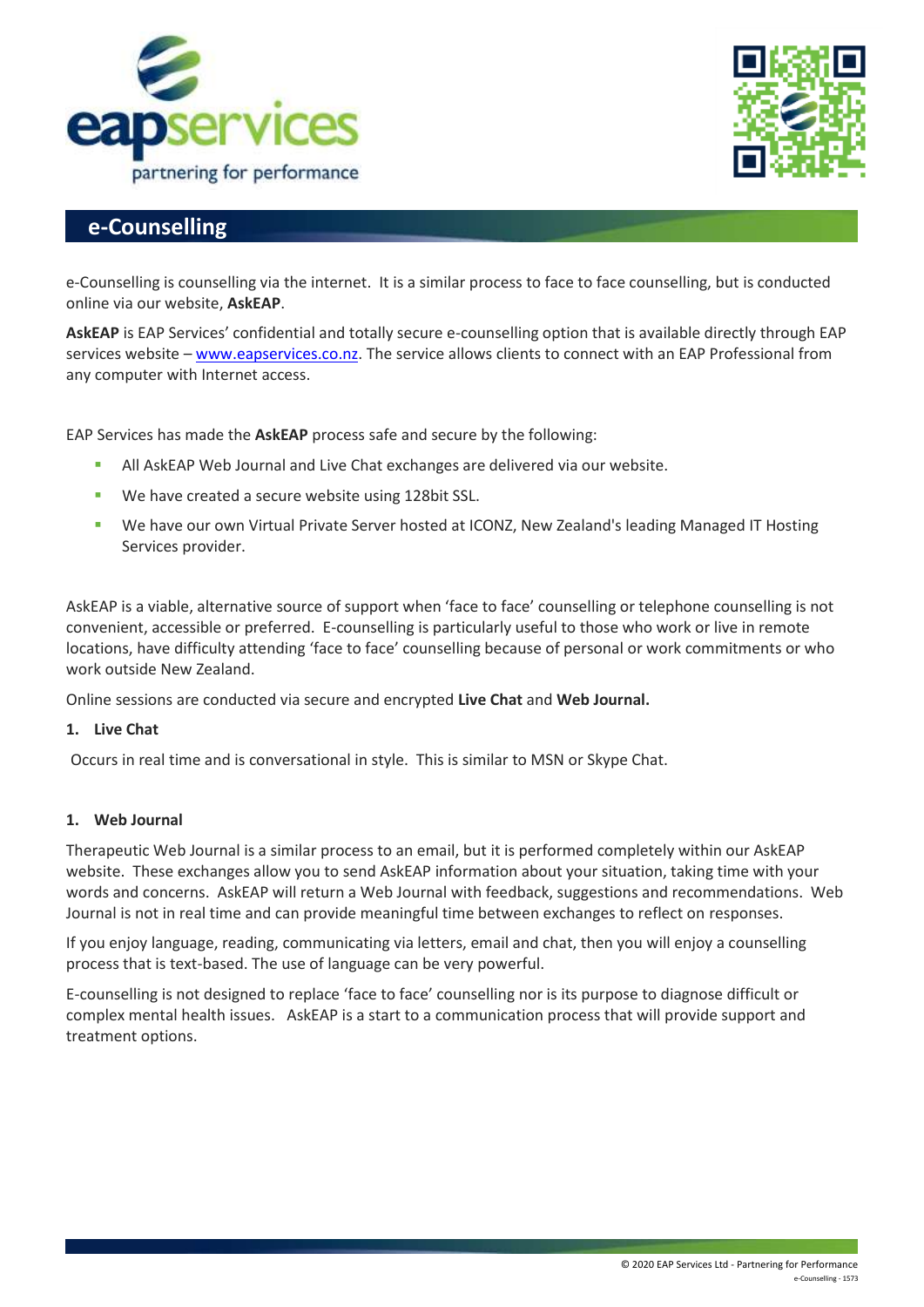## **QUESTIONS AND ANSWERS:**

#### **Ways AskEAP have made this process safe:**

- **E** All AskEAP Web Journal and Live Chat exchanges are delivered via our website.
- We have created a secure website using 128bit SSL.
- We have our own Virtual Private Server hosted at ICONZ, New Zealand's leading Managed IT Hosting Services provider.

# **Ways the client can make this process safe**:

- If others have access to your computer, make sure you log out of any Live Chat or Web Journal session completely, by using the Log Out button.
- Do not share your personal AskEAP password with anyone else.
- Use only a computer you know has up to date virus protection, and that this is activated.

## **What issues can ASK EAP help me with?**

We have a great team of professionals at AskEAP, who all have experience in different areas.

At AskEAP our professionals all belong to a range of professional bodies including NZAC, NZACC and NZAP. The professionals abide by their code of ethics relating to counselling and specifically online counselling.

It would be unethical for us to answer you anonymously; you will always know who is answering your Web Journal, as the professional will always sign their name.

When you receive Chat Therapy, we endeavour to place you with a professional who best will meet your needs. You will be advised of your professional's name and qualifications when you make your appointment.

## **Can I book the same ASK EAP Professional for each Live Chat?**

Yes. We would only change your therapist at your request.

#### **Can I book a different ASK EAP Professional for my next Live Chat?**

Yes, you can request a different Professional, but we recommend you think carefully before doing this. Sometimes it is necessary for Professional to tell us things that we would prefer not to hear, or encourage us to look at things that we would prefer to forget and this is all part of the work. However, if the outcome does not meet with your expectations, we will align you with another Professional.

#### **What can I do if I am experiencing difficulties using your website?**

Please contact EAP Services immediately for assistance on 0800 EAP NOW (327 669)

#### **When can I expect a response to my Web Journal?**

We will respond to your Web Journal within 24 hours.

# **How do I get my response for Web Journal if there are no emails?**

All correspondence is via our specially designed website. To view your response simply log in to AskEAP then select the Web Journal menu.

When you have a new reply from an AskEAP professional, you will see it at the top of the page. Click on the Web Journal to view the response. You can review all your previous Web Journals and responses from the same page.